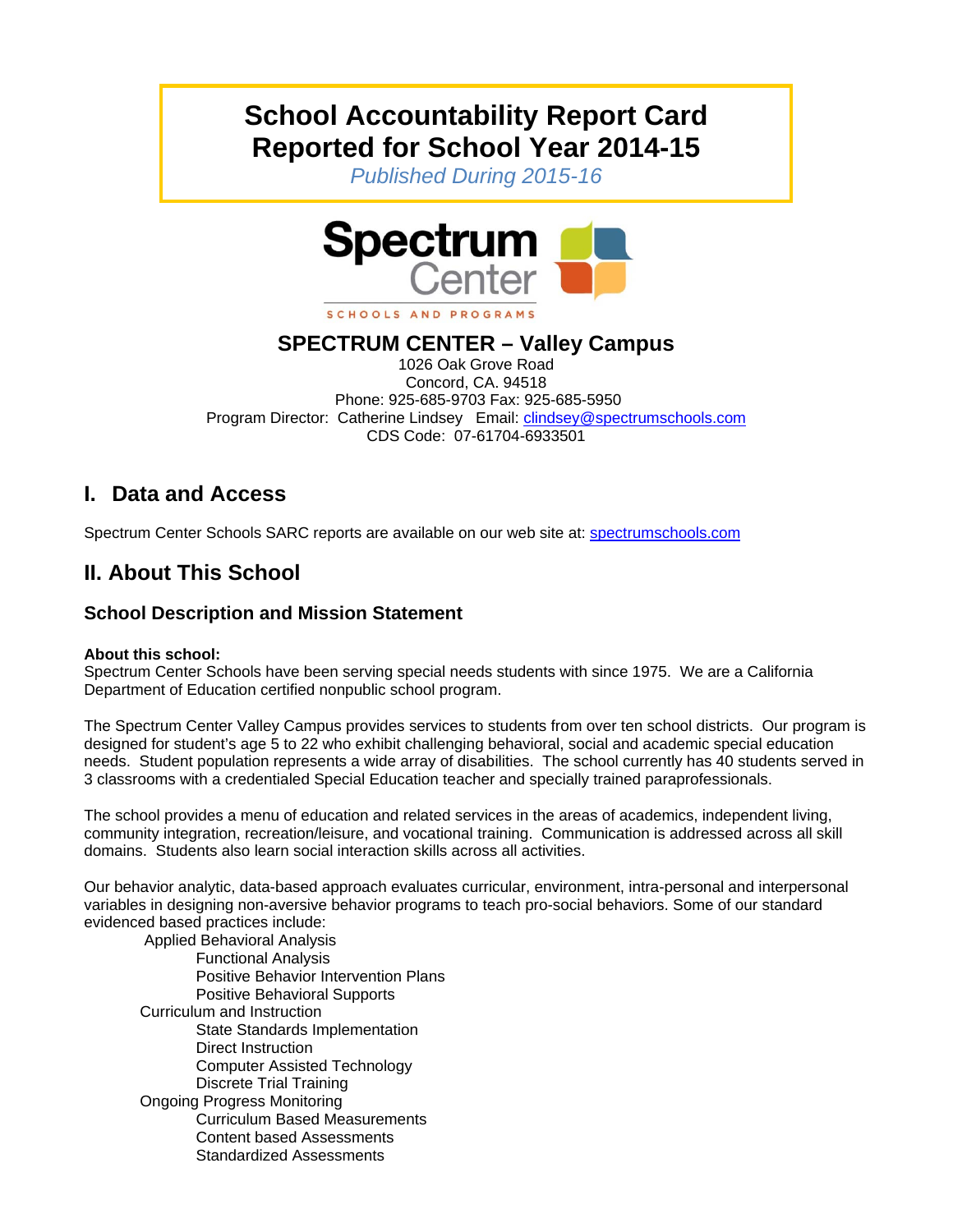Data is collected on academic achievement and on each Individualized Educational Plan (IEP) goal weekly. The data is reviewed monthly to assess the student's progress. Lessons plans are revised as needed to assure student learning. A progress report and/or report card is completed for every student and is provided to both the parent and LEA quarterly per the IEP and master contract.

Spectrum Center Schools monitor progress on targeted campus goals quarterly. An Internal Accountability Review is conducted annually.

#### **Mission Statement:**

Our mission is to provide personalized, evidence-based educational services for non-traditional learners in collaboration with families and public school districts.

#### **Opportunities for Parental Involvement**

Parents are involved in the student enrollment process, parent/teacher conferences, IEP development and approval.

There are opportunities for parents to attend school events such as craft fair, open house, talent show, and parent teacher conference. These events give parents/care-providers the opportunity to see what their children are learning and how much they are working on building their social skills. Parents/care-providers also have the opportunity to meet other parents/care-providers, which can help with finding out resources for their children and themselves.

Teachers communicate with parents on a daily or weekly basis to touch base and share how the child's day/week went as well as ask for parent input.

When needed, Spectrum Center has provided trainings to help parents with challenges at home, such as ABA principles, video modeling for those with Autism, as well as other training.

Parents will also have the opportunity to participate in the Western Association of Schools and Colleges (WASC) self-study accreditation process. We will seek their assistance to evaluate specific areas of our program through surveys, interviews and group meetings.

#### **Student Enrollment by Grade Level (School Year 2014-15)**

This table displays the number of students enrolled in each grade level (determined by age) at the school.

| <b>Grade Level</b> | <b>Number of Students</b> | <b>Grade Level</b>         | <b>Number of Students</b> |
|--------------------|---------------------------|----------------------------|---------------------------|
| Kindergarten       |                           | <b>Ungraded Elementary</b> |                           |
| Grade 1            | 2                         | Grade 9                    |                           |
| Grade 2            | 2                         | Grade 10                   | 2                         |
| Grade 3            | 3                         | Grade 11                   | 6                         |
| Grade 4            | $\mathcal{P}$             | Grade 12                   | 6                         |
| Grade 5            | 3                         | <b>Ungraded HS</b>         |                           |
| Grade 6            | 8                         | <b>Post-Secondary</b>      | 10                        |
| Grade 7            | 3                         |                            |                           |
| Grade 8            | 5                         | <b>Total Enrollment</b>    | 55                        |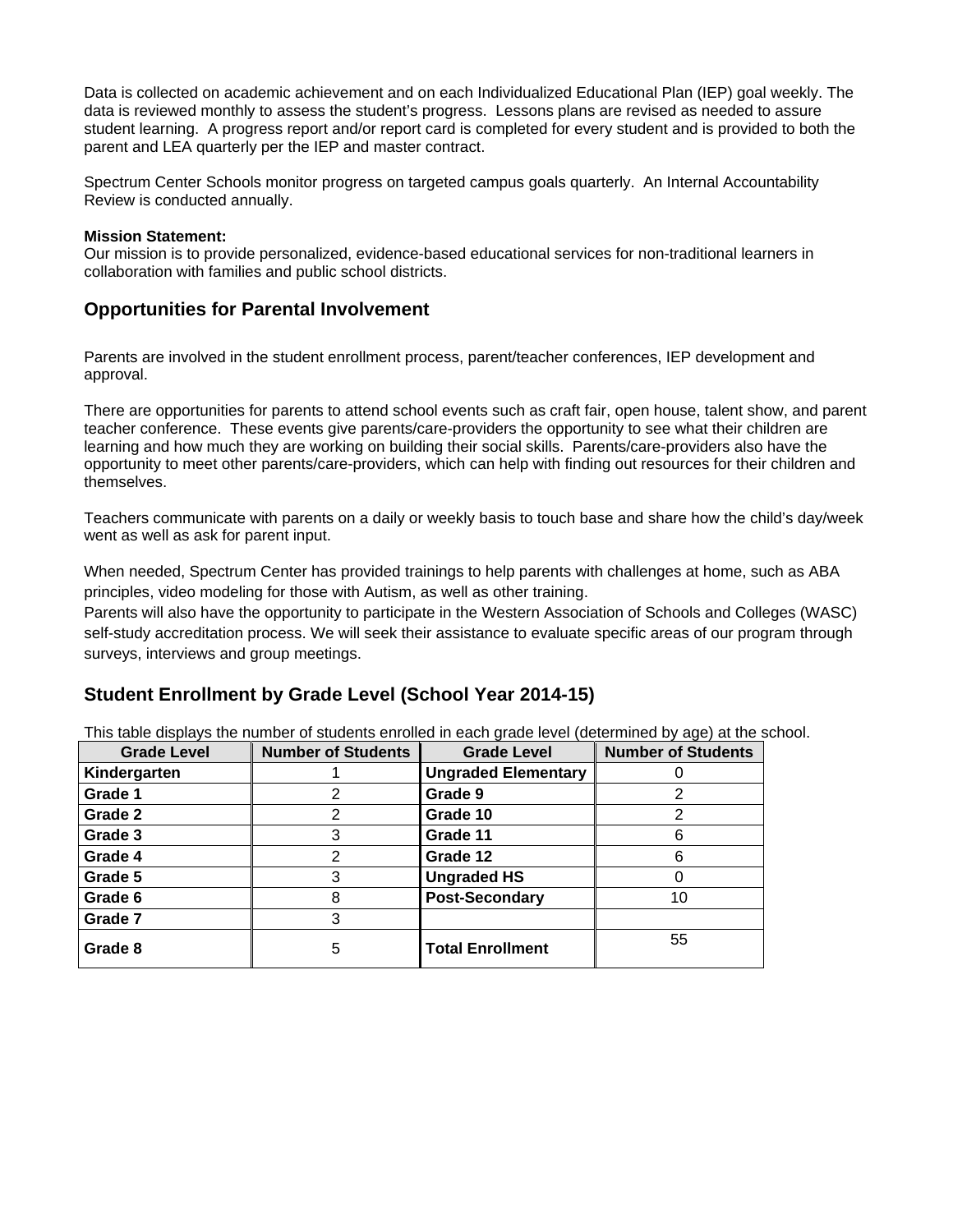### **Student Enrollment by Group**







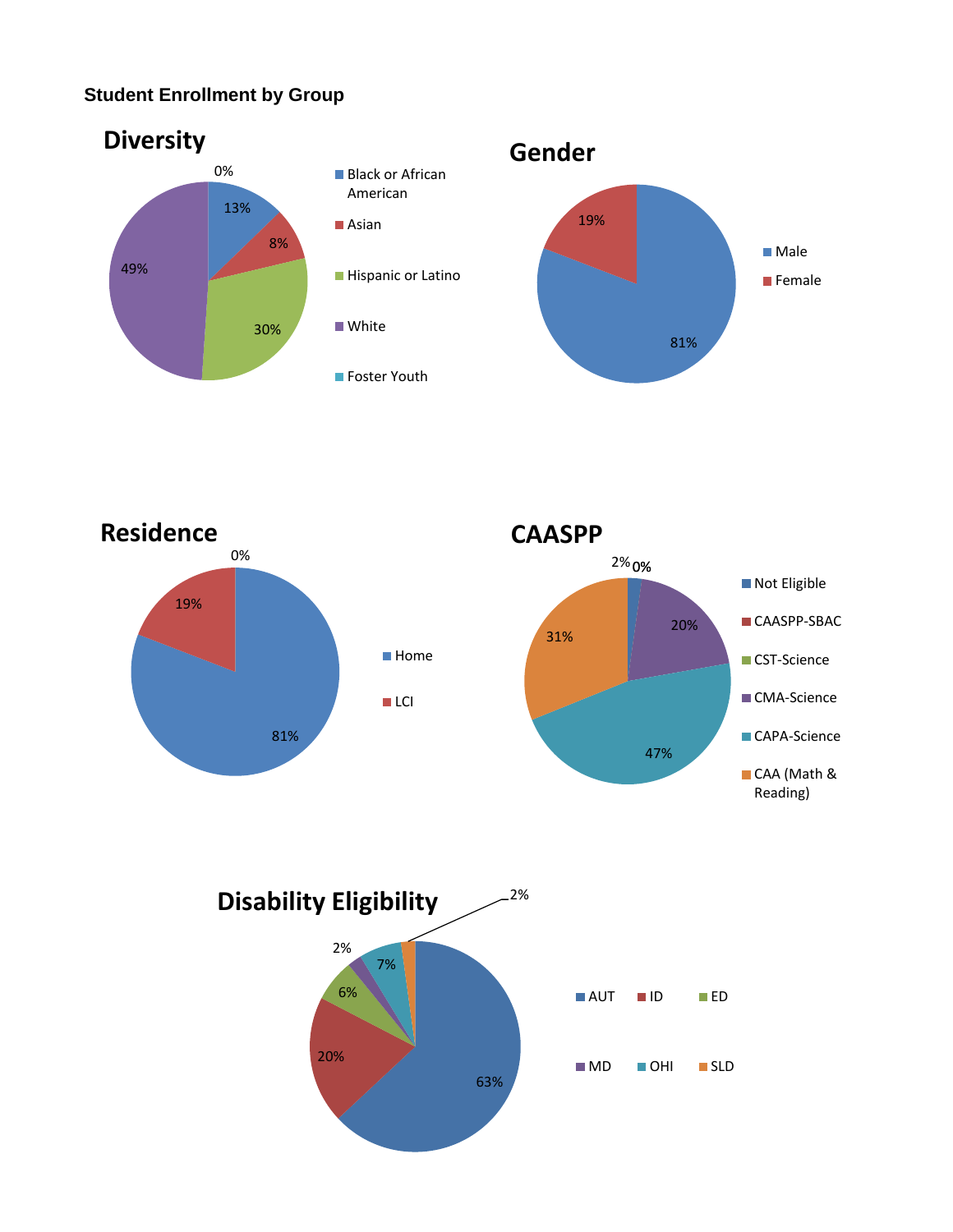### **Average Class Size**

Our model is to provide small classroom sizes; our classrooms can accommodate 12 students in a classroom. Students are in classrooms according to age and function level. In the 2014-15 school year, the Spectrum Valley Campus served an average of 47 students in 4 classrooms.

## **III. School Climate**

#### **School Safety Plan (School Year 2014-15)**

All staff receives required trainings including, but not limited to: 1<sup>st</sup> Aide/CPR, Hughes Bill, incident report writing, emergency preparedness, blood borne pathogens, student supervision, safety in the work place, sexual harassment, abuse reporting and universal precautions.

The campus employs a Clinical Assistant who is responsible for monitoring monthly classroom safety and risk abatement checklist, maintaining adequate first aide and blood borne pathogen supplies and reviewing safety incidents as needed.

Morning sweeps of the grounds are conducted to insure the campus is secure and free from dangerous debris.

Valley Campus has a system of training and drills to address the need for safety should disaster strike the campus during business hours.

- 1. The Clinical Assistant and or other office personnel conduct monthly fire drills with staff and students.
- 2. Duck and Cover drills are coordinated by the Clinical Assistant and are implemented once a month with students.
- 3. Emergency Preparedness Training takes place annually. The training consists of earthquake building damage disaster, shelter in place and violent intruder protection.

An emergency preparedness drill is conducted annually with staff to practice what is covered in the Emergency Preparedness Training.

Emergency preparedness includes monthly fire drills, monthly earthquake drills, monthly OSHA building checks, an annual fire inspection and an annual disaster drill which includes earthquake preparedness, shelter in place, violent intruder protection and an annual exposure control plan.

#### **Suspensions and Expulsions**

| Rate               | <b>School</b>      |  |         |  |  |
|--------------------|--------------------|--|---------|--|--|
|                    | 2013-14<br>2012-13 |  | 2014-15 |  |  |
| <b>Suspensions</b> |                    |  |         |  |  |
| <b>Expulsions</b>  |                    |  |         |  |  |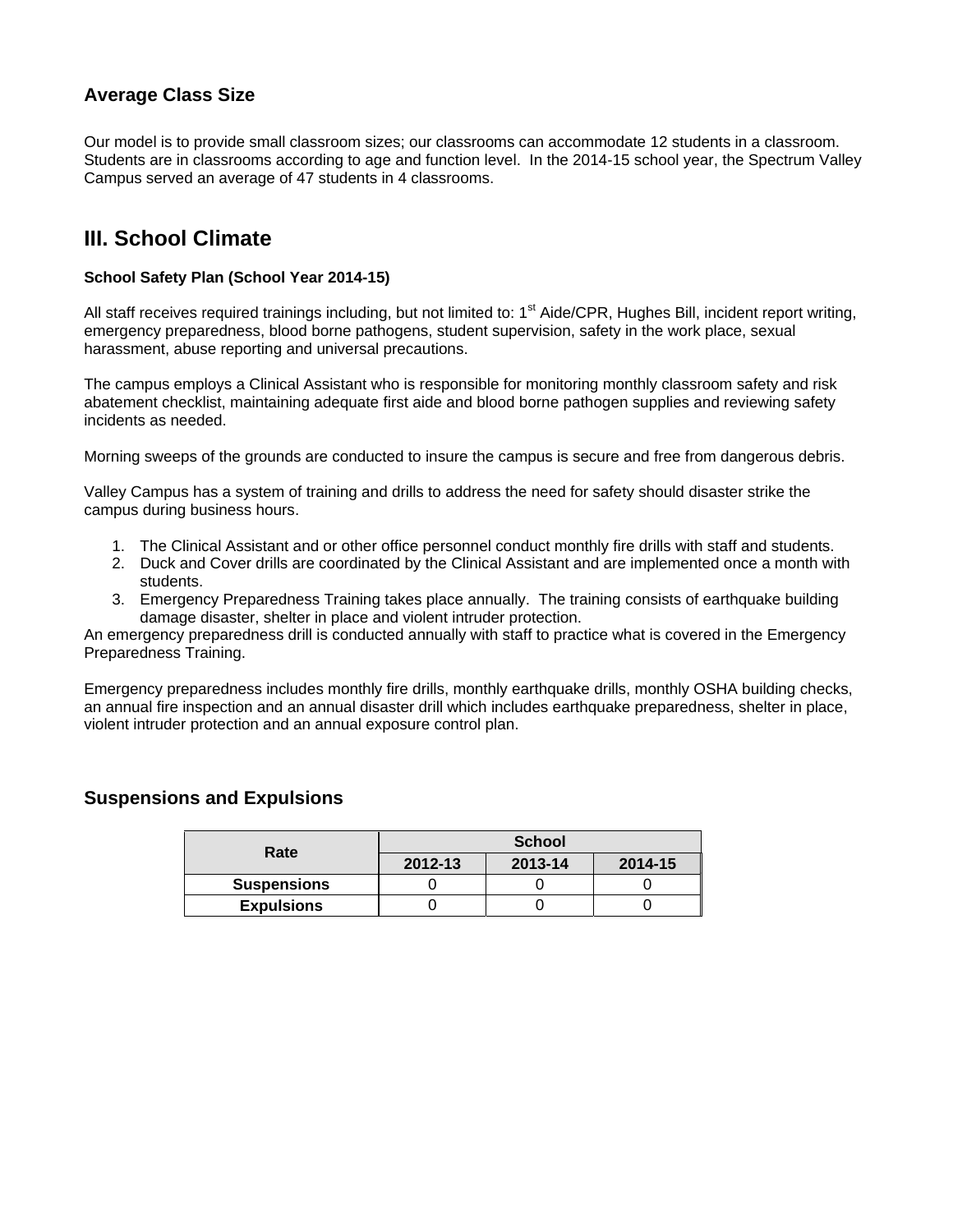## **IV. School Facilities**

### **School Facility Conditions and Improvement Plan (School Year 2015-16)**

The Spectrum Center Valley Campus has undergone some major renovations. The administrative offices have been remodeled and are now located in building D. Building A has been remodeled to create two new classrooms, some sidewalk repair has been done, and the entire outside of the building has been repainted. .

#### **Age of School Buildings:**

The Spectrum Center Valley Campus is located at 1026 Oak Grove Road in Concord, CA. and was built in 1955. The school opened at this site in 1996. The school area of the building has 7 classrooms, a cafeteria, and administrative offices.

#### **Maintenance and Repair:**

The Admin Coordinator is responsible for all campus repairs and coordinates with the Maintenance Specialist to ensure repairs are completed. We have recently completed some major renovations to the campus. Our improvement plan includes resurfacing the parking lot.

#### **Cleaning Process and Schedule:**

Our campus contracts with a cleaning service company in order to ensure that all classrooms, offices, cafeteria, and restrooms are cleaned on a daily basis.

#### **Modernizing or New School Construction Projects:** NA

|                                                                                  | <b>Repair Status</b> |         |      |      | <b>Repair Needed and</b>                                                  |  |  |
|----------------------------------------------------------------------------------|----------------------|---------|------|------|---------------------------------------------------------------------------|--|--|
| <b>System Inspected</b>                                                          | <b>Exemplary</b>     | Good    | Fair | Poor | <b>Action Taken or Planned</b>                                            |  |  |
| Systems: Gas Leaks,<br>Mechanical/HVAC,<br>Sewer                                 |                      | $\star$ |      |      | n/a                                                                       |  |  |
| <b>Interior: Interior</b><br><b>Surfaces</b>                                     |                      | $\star$ |      |      | n/a                                                                       |  |  |
| <b>Cleanliness: Overall</b><br>Cleanliness, Pest/<br>Vermin Infestation          |                      | $\star$ |      |      | n/a                                                                       |  |  |
| <b>Electrical: Electrical</b>                                                    |                      | $\star$ |      |      | n/a                                                                       |  |  |
| <b>Restrooms/Fountains:</b><br>Restrooms, Sinks/<br><b>Fountains</b>             |                      | $\star$ |      |      | n/a                                                                       |  |  |
| Safety: Fire Safety,<br><b>Hazardous Materials</b>                               |                      | $\star$ |      |      | n/a                                                                       |  |  |
| <b>Structural: Structural</b><br>Damage, Roofs                                   |                      | $\star$ |      |      | n/a                                                                       |  |  |
| <b>External:</b><br>Playground/School<br>Grounds, Windows/<br>Doors/Gates/Fences | $\star$              |         |      |      | New fences were put in around building<br>B and in between building A & B |  |  |
| <b>Overall Rating</b>                                                            |                      | $\star$ |      |      | n/a                                                                       |  |  |

#### **School Facility Good Repair Status (School Year 2015-16)**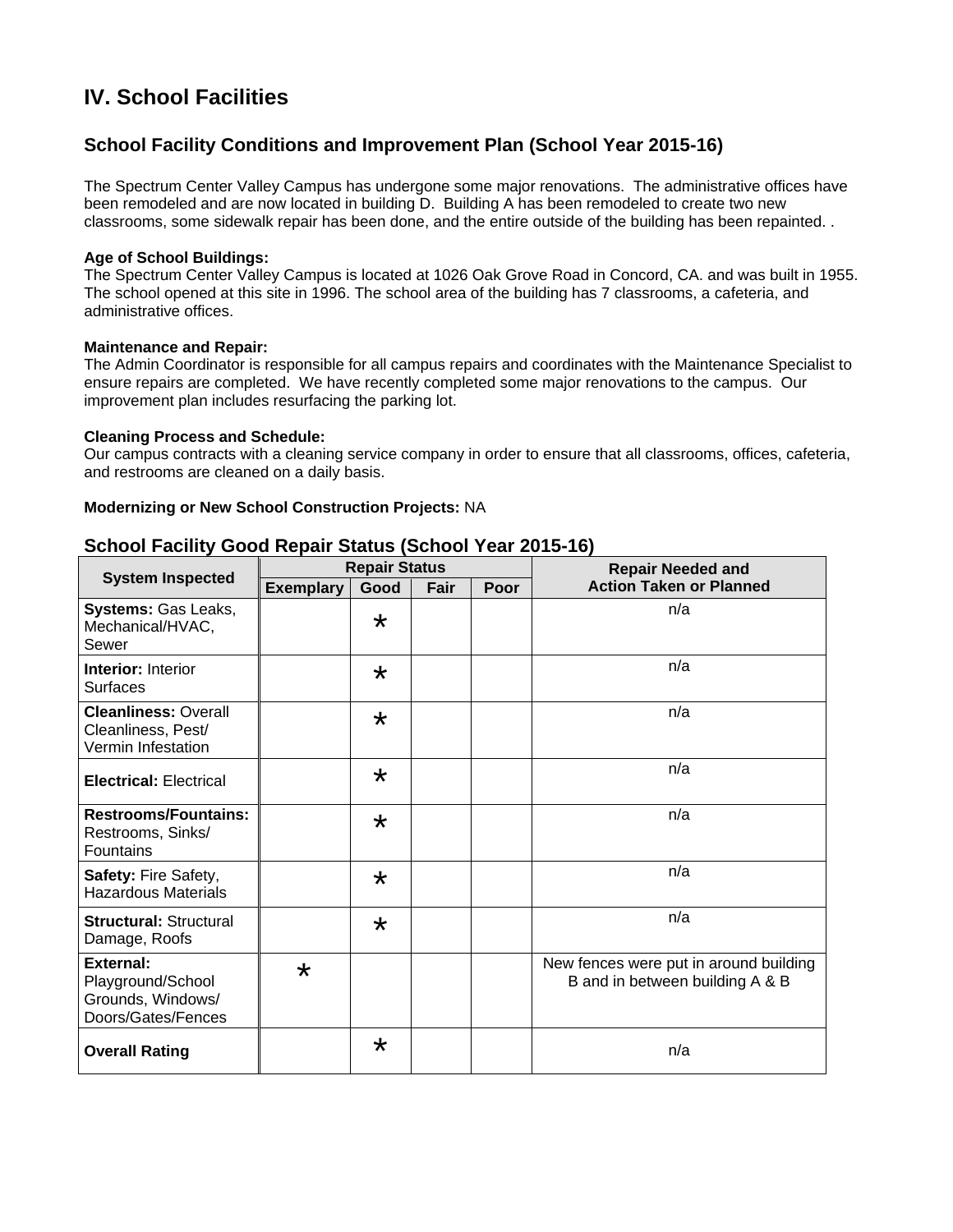## **V. Teachers Teacher Credentials**

| <b>Teachers</b>                               | <b>School</b> |         |         |  |  |
|-----------------------------------------------|---------------|---------|---------|--|--|
|                                               | 2012-13       | 2013-14 | 2014-15 |  |  |
| <b>Number of campus classrooms</b>            |               |         |         |  |  |
| <b>Clear Level 2</b>                          |               |         |         |  |  |
| <b>Preliminary Level 1</b>                    |               |         |         |  |  |
| UIP                                           |               |         |         |  |  |
| <b>PIP/STSP</b>                               |               |         |         |  |  |
| <b>Emergency Substitute (Classroom Aides)</b> |               |         |         |  |  |

### **VI. Support Staff**

### **Other Support Staff (School Year 2014-15)**

| <b>Title</b>                                    | Number of FTE<br><b>Assigned to School</b> |
|-------------------------------------------------|--------------------------------------------|
| <b>Senior Behavior Analyst</b>                  |                                            |
| <b>Curriculum and Instruction Specialist</b>    |                                            |
| <b>Education Coordinator</b>                    | 0                                          |
| <b>Therapists</b>                               | 0                                          |
| Speech/Language/Hearing Specialist              |                                            |
| <b>Occupational Therapists</b>                  | .6                                         |
| <b>Adapted Physical Education</b>               | .4                                         |
| <b>Transportation Support</b>                   | O                                          |
| <b>Behavioral/Instructional Classroom Aides</b> | 17                                         |

## **VII. Curriculum and Instructional Materials**

### **Instructional Materials (School Year 2015-16)**

Each student at CST and CMA level has a text book which matches the SBE or the local LEA's adapted text books in each academic area at his/her grade level. In addition Spectrum Center provides supplemental materials as appropriate to match the students' learning patterns.

| <b>Core Curriculum Area</b>       | Quality, Currency,<br>and Availability of<br><b>Textbooks and</b><br><b>Instructional</b><br><b>Materials * Need to</b><br>import the campus'<br><b>Materials form</b> | <b>Percent of Pupils</b><br><b>Who Lack Their Own</b><br><b>Assigned Textbooks</b><br>and/or<br><b>Instructional</b><br><b>Materials</b> | <b>Most Recent SBE</b><br>or Local<br><b>Governing Agency</b><br><b>Approved</b><br><b>Textbooks and</b><br><b>Instructional</b><br><b>Materials</b> |
|-----------------------------------|------------------------------------------------------------------------------------------------------------------------------------------------------------------------|------------------------------------------------------------------------------------------------------------------------------------------|------------------------------------------------------------------------------------------------------------------------------------------------------|
| <b>Reading/Language Arts</b>      | $\star$                                                                                                                                                                | $O\%$                                                                                                                                    | yes                                                                                                                                                  |
| <b>Mathematics</b>                | $\star$                                                                                                                                                                | $O\%$                                                                                                                                    | ves                                                                                                                                                  |
| <b>Science</b>                    | $\star$                                                                                                                                                                | O%                                                                                                                                       | yes                                                                                                                                                  |
| <b>History-Social Science</b>     | $\star$                                                                                                                                                                | O%                                                                                                                                       | yes                                                                                                                                                  |
| <b>Foreign Language</b>           | $\star$                                                                                                                                                                | $O\%$                                                                                                                                    | ves                                                                                                                                                  |
| <b>Health</b>                     | $\star$                                                                                                                                                                | O%                                                                                                                                       | yes                                                                                                                                                  |
| <b>Visual and Performing Arts</b> | $\star$                                                                                                                                                                | O%                                                                                                                                       | ves                                                                                                                                                  |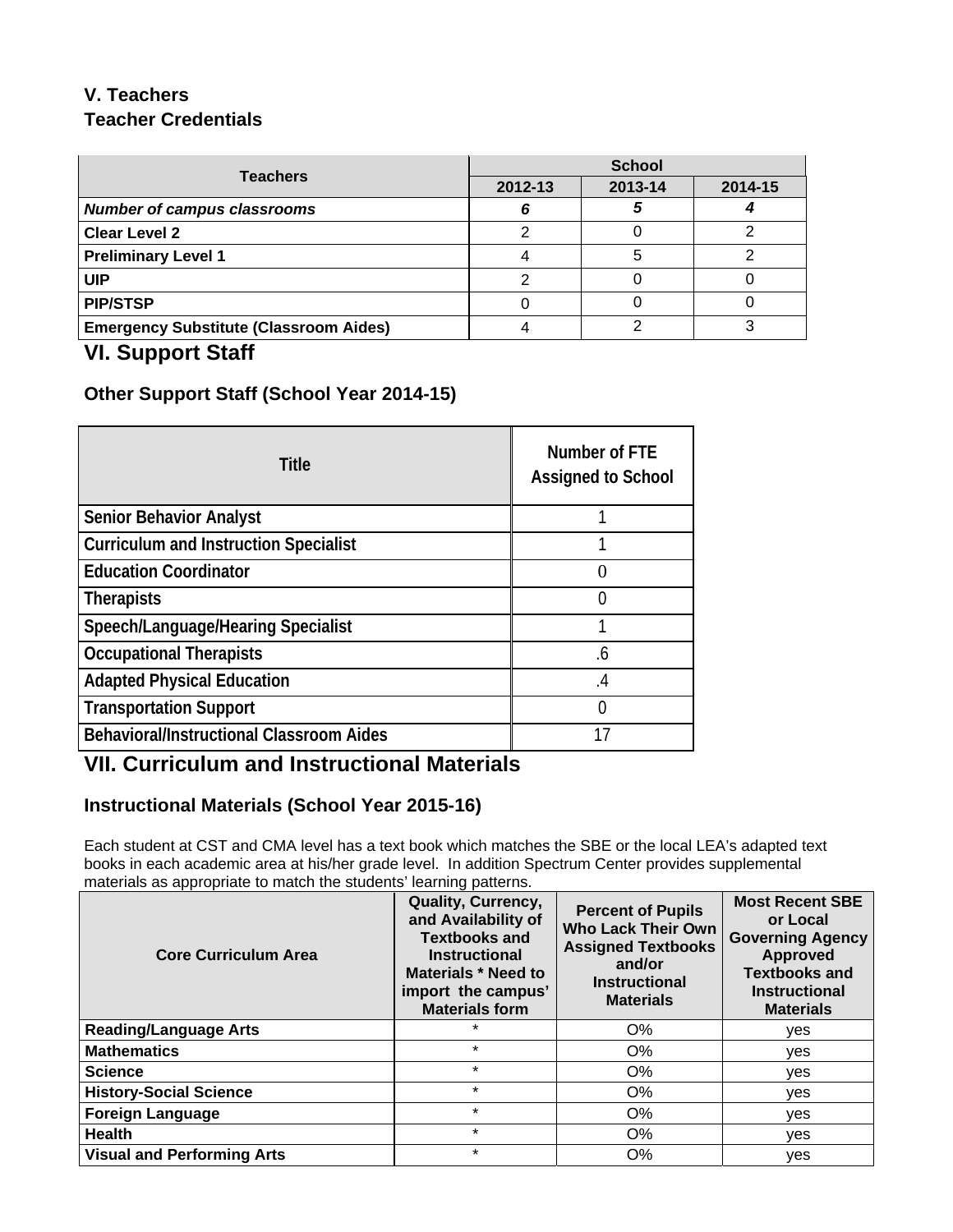| K              | <b>ELA</b> | CA Houghton Mifflin Reading: Theme 1-Look at Us                | 1-48280LVK         | 2003 | <b>Houghton Miffllin</b>         | <b>YES</b> |
|----------------|------------|----------------------------------------------------------------|--------------------|------|----------------------------------|------------|
| K              | <b>ELA</b> | CA Houghton Mifflin Reading: Theme 2-Colors All Around         | 1-48251-LVK        | 2003 | Houghton Miffllin                | <b>YES</b> |
| K              | <b>ELA</b> | Houghton Mifflin Reading: Theme 3-We're a Family               | 1-48282-LVK        | 2003 | Houghton Miffllin                | <b>YES</b> |
| K              | <b>ELA</b> | CA Houghton Mifflin Reading: Theme 4-Friends Together          | 1-48283-LVK        | 2003 | <b>Houghton Miffllin</b>         | <b>YES</b> |
| K              | <b>ELA</b> | CA Houghton Mifflin Reading: Theme 5-Let's Count               | 1-48284-LVK        | 2003 | Houghton Miffllin                | <b>YES</b> |
| K              | <b>ELA</b> | CA Houghton Mifflin Reading: Theme 6-Sunshine and<br>Raindrops | 1-48285-LVK        | 2003 | Houghton Miffllin                | <b>YES</b> |
| K              | <b>ELA</b> | CA Houghton Mifflin Reading: Theme 7-Wheels go Around          | 1-48286-LVK        | 2003 | <b>Houghton Miffllin</b>         | <b>YES</b> |
| K              | <b>ELA</b> | CAHoughton Mifflin Reading: Theme 8-Down on the Farm           | 1-48287-LVK        | 2003 | <b>Houghton Miffllin</b>         | <b>YES</b> |
| K              | <b>ELA</b> | CA Houghton Mifflin Reading: Theme 9-Spring is Here            | 1-48288-LVK        | 2003 | Houghton Miffllin                | <b>YES</b> |
| K              | <b>ELA</b> | CA Houghton Mifflin Reading: Theme 10- A World of Animals      | 1-48289-LVK        | 2003 | <b>Houghton Miffllin</b>         | <b>YES</b> |
| 1              | <b>ELA</b> | CA Houghton Miffllin Reading 1.1-Here We Go!                   | 1-48091-LV1.1      | 2003 | <b>Houghton Mifflin</b>          | <b>YES</b> |
| 1              | <b>ELA</b> | CA Houghton Miffllin Reading 1.2-Let's be Friends              | 1-48092-LV1.2      | 2003 | <b>Houghton Mifflin</b>          | <b>YES</b> |
| 1              | <b>ELA</b> | CA Houghton Mifflin Reading 1.3-Surprises                      | 1-48120-LV1.3      | 2003 | <b>Houghton Mifflin</b>          | <b>YES</b> |
| 1              | <b>ELA</b> | CA Houghton Mifflin Reading 1.4-Treasures                      | 1-48121-LV1.4      | 2003 | <b>Houghton Mifflin</b>          | <b>YES</b> |
| 1              | ELA        | CA Houghton Mifflin Reading 1.5-Wonders                        | 1-48122-LV1.5      | 2003 | <b>Houghton Mifflin</b>          | <b>YES</b> |
| $\overline{2}$ | <b>ELA</b> | CA Houghton Mifflin Reading: Student Anthology-Adventures      | 1-48123-LV2.1      | 2003 | Houghton Mifflin                 | <b>YES</b> |
| $\overline{2}$ | <b>ELA</b> | CA Houghton Mifflin Reading: Student Anthology-Delights        | 1-48124-LV2.2      | 2003 | <b>Houghton Mifflin</b>          | <b>YES</b> |
| 3              | <b>ELA</b> | CA Houghton Mifflin Reading: Student Anthology-Rewards         | 1-48125-LV3.1      | 2003 | <b>Houghton Mifflin</b>          | <b>YES</b> |
| 3              | <b>ELA</b> | CA Houghton Mifflin Reading: Student Anthology-Horizons        | 1-48126-LV3.2      | 2003 | Houghton Mifflin                 | <b>YES</b> |
| 4              | <b>ELA</b> | CA Houghton Mifflin Reading: Traditions                        | 1-48127-LV4        | 2003 | <b>Houghton Mifflin</b>          | <b>YES</b> |
| 5              | <b>ELA</b> | CA Houghton Mifflin Reading: Expeditions                       | 1-48128-LV5        | 2003 | <b>Houghton Mifflin</b>          | <b>YES</b> |
| 6              | <b>ELA</b> | Timeless Voices, Timeless Themes-Copper Level                  | 0--13-054802-<br>2 | 2002 | Prentice Hall School<br>Division | <b>YES</b> |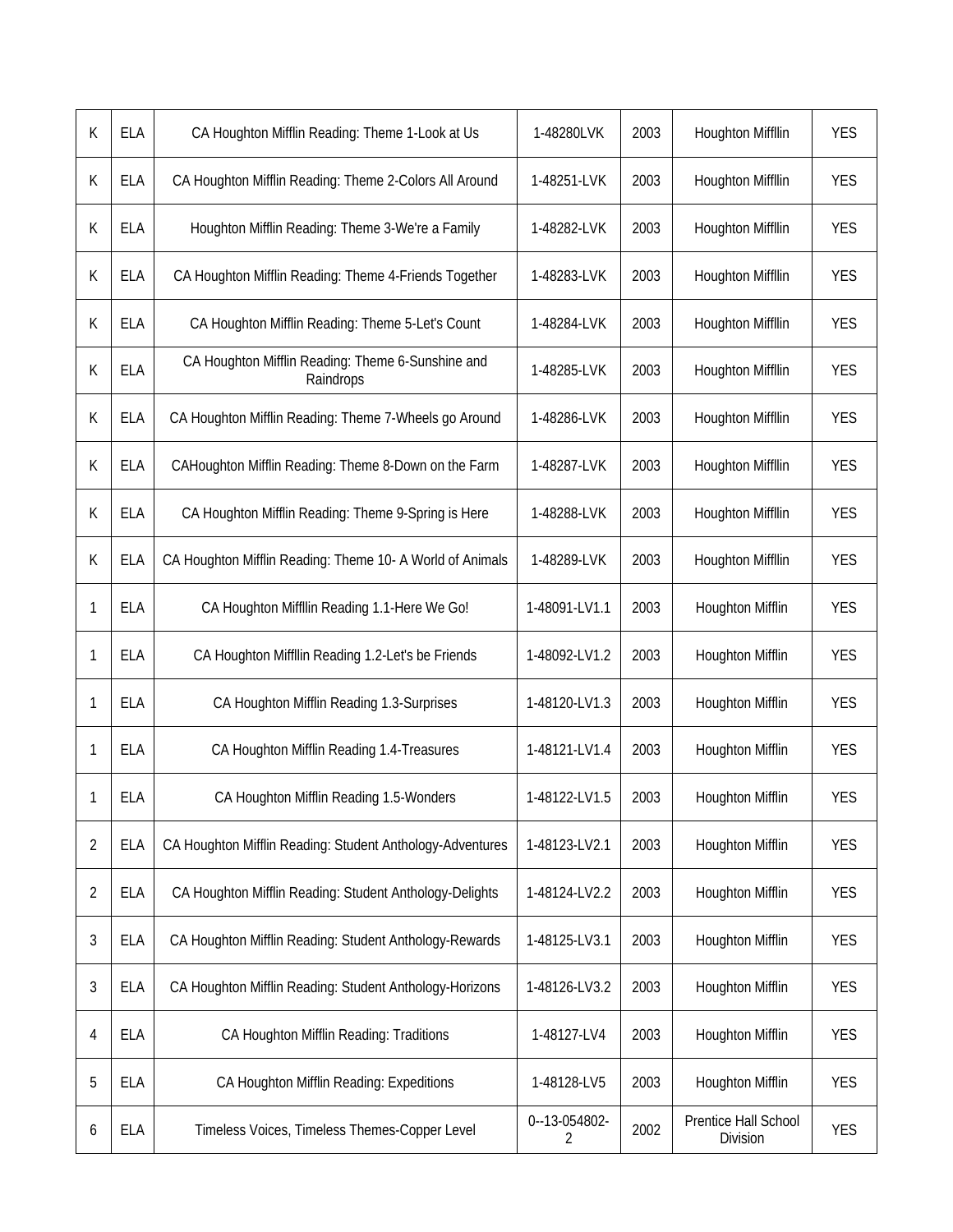| 7       | <b>ELA</b> | Timeless Voices, Timeless Themes-Bronze Level   | 0-10-054803-0      | 2002 | Prentice Hall School<br><b>Division</b> | <b>YES</b> |
|---------|------------|-------------------------------------------------|--------------------|------|-----------------------------------------|------------|
| 8       | <b>ELA</b> | Timeless Voices, Timeless Themes-Silver Level   | 0-13-054804-9      | 2002 | Prentice Hall School<br>Division        | <b>YES</b> |
| К       | MA<br>T.   | Math in Focus: Singapore Math: Student Book Set | 978054764680<br>0  | 2015 | Houghton Mifflin<br>Harcourt            | <b>YES</b> |
| 1       | MA<br>T    | Math in Focus: Singapore Math: Student Book Set | 978054422399<br>8  | 2015 | Houghton Mifflin<br>Harcourt            | <b>YES</b> |
| 2       | MA<br>Τ    | Math in Focus: Singapore Math: Student Book Set | 978054422409<br>4  | 2015 | <b>Houghton Mifflin</b><br>Harcourt     | <b>YES</b> |
| 3       | MA<br>T    | Math in Focus: Singapore Math: Student Book Set | 978054422419<br>3  | 2015 | Houghton Mifflin<br>Harcourt            | <b>YES</b> |
| 4       | MA<br>Τ    | Math in Focus: Singapore Math: Student Book Set | 978054422429<br>2  | 2015 | Houghton Mifflin<br>Harcourt            | <b>YES</b> |
| 5       | MA<br>Τ    | Math in Focus: Singapore Math: Student Book Set | 978054422439<br>1  | 2015 | Houghton Mifflin<br>Harcourt            | <b>YES</b> |
| 6       | MA<br>Τ    | Math in Focus: Singapore Math: Student Book Set | 978054761809<br>8  | 2015 | Houghton Mifflin<br>Harcourt            | <b>YES</b> |
| 7       | МA<br>Τ    | Math in Focus: Singapore Math: Student Book Set | 978054761811       | 2015 | Houghton Mifflin<br>Harcourt            | <b>YES</b> |
| 8       | МA<br>Τ    | Math in Focus: Singapore Math: Student Book Set | 978054761810<br>4  | 2015 | <b>Houghton Mifflin</b><br>Harcourt     | <b>YES</b> |
| K-<br>1 | SCI        | California Science                              | 0-02-284375-2      | 2008 | Macmillan/McGraw<br>Hill                | <b>YES</b> |
| 2       | SCI        | California Science                              | 0-02-284376-0      | 2008 | Macmillan/McGraw<br>Hill                | <b>YES</b> |
| 3       | SCI        | California Science                              | 0-02-284377-9      | 2008 | Macmillan/McGraw<br>Hill                | <b>YES</b> |
| 4       | SCI        | California Science                              | 0-02-284378-7      | 2008 | Macmillan/McGraw<br>Hill                | <b>YES</b> |
| 5       | SCI        | California Science                              | 0-02-284379-5      | 2008 | Macmillan/McGraw<br>Hill                | <b>YES</b> |
| 6       | SCI        | Focus on Earth Science-CA                       | 0-13-201274-X      | 2008 | Prentice Hall School<br>Division        | <b>YES</b> |
| 7       | SCI        | Focus on Life Science-CA                        | 0-13-201272-3      | 2008 | Prentice Hall School<br>Division        | <b>YES</b> |
| 8       | SCI        | Focus on Physical Science-CA                    | 0-13-201270-7      | 2008 | Prentice Hall School<br>Division        | <b>YES</b> |
| К       | SS         | Harcourt CA Big Book: Our World, Now and Long   | 0-15-338-497-<br>2 | 2007 | <b>Harcourt Brace</b>                   | <b>YES</b> |
| 1       | SS         | Harcourt CA Series Reflections: A Child's View  | 0-15-338498-0      | 2007 | <b>Harcourt Brace</b>                   | <b>YES</b> |
| 2       | SS         | Harcourt CA Series Reflections: People We Know  | 0-15-338499-9      | 2007 | <b>Harcourt Brace</b>                   | <b>YES</b> |
| 3       | SS         | Harcourt CA Serires Reflections: Our Community  | 0-15-338501-4      | 2007 | Harcourt Brace                          | <b>YES</b> |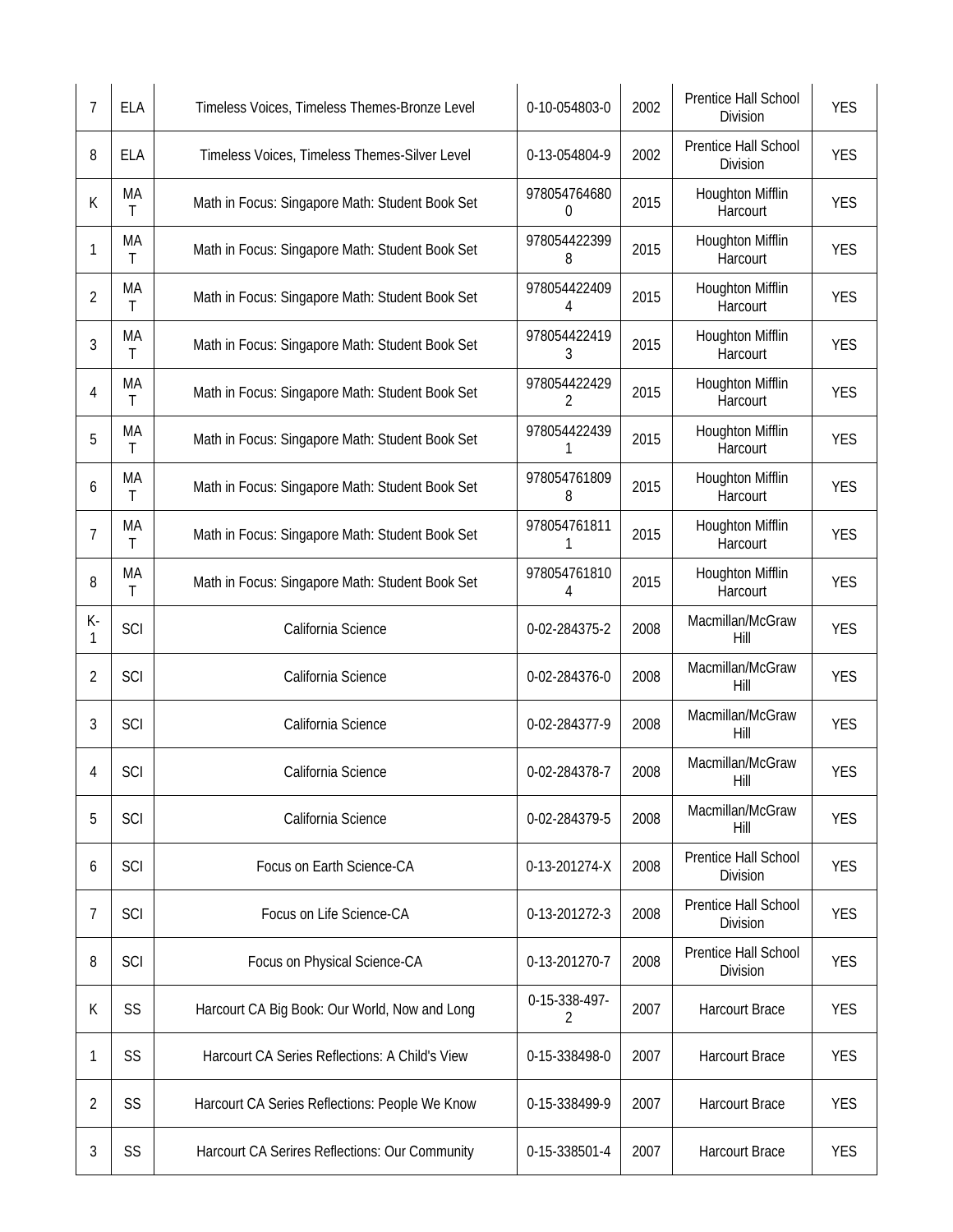| 4 | SS | Harcourt CA Series Reflections: A Changing State           | 0-15-338502-2 | 2007 | <b>Harcourt Brace</b>       | <b>YES</b> |
|---|----|------------------------------------------------------------|---------------|------|-----------------------------|------------|
| 5 | SS | Harcourt CA Series Reflections: The US Making a Difference | 0-15-338503-0 | 2007 | Harcourt Brace              | <b>YES</b> |
| b | SS | <b>Ancient Civilizations</b>                               | 0-03-073459-2 | 2006 | Holt, Rinehart &<br>Winston | <b>YES</b> |
|   | SS | Medieval to Early Modern Times                             | 0-03-073399-5 | 2006 | Holt, Rinehart &<br>Winston | YES        |
| 8 | SS | US Independence to 1914                                    | 0-03-041228-5 | 2006 | Holt, Rinehart &<br>Winston | <b>YES</b> |

| 9        | ELA        | Timeless Voices Timeless Themes: Gold Level                        | 0-13-054805-7        | 2002 | Prentice Hall School Division     | Mt. Diablo |
|----------|------------|--------------------------------------------------------------------|----------------------|------|-----------------------------------|------------|
| 10       | ELA        | Timeless Voices Timeless Themes: Platinum Level                    | 0-13-054806-5        | 2002 | Prentice Hall School Division     | Mt. Diablo |
| 11       | ELA        | Timeless Voices Timeless Themes: The American Experience           | 0-13-054807-3        | 2002 | Prentice Hall School Division     | Mt. Diablo |
| 12       | <b>ELA</b> | Timeless Voices Timeless Themes: The British Experience            | 0-13-054793-X        | 2002 | Prentice Hall School Division     | Mt. Diablo |
| $9 - 12$ | MAT        | CA Algebra: Concepts and Applications                              | 2825364              | 2005 | Glencoe McGraw-Hill               | Mt. Diablo |
| $9 - 12$ | <b>MAT</b> | CA Algebra 1                                                       | 130442631            | 2004 | Prentice Hall School Division     | Mt. Diablo |
| $9 - 12$ | MAT        | Geometry                                                           | 131339974            | 1998 | Glencoe                           | Mt. Diablo |
| $9 - 12$ | MAT        | Algebra II                                                         | 28251784             | 2004 | Prentice Hall School Division     | Mt. Diablo |
| $9 - 12$ | SCI        | <b>Biology</b> I                                                   | 132013525            | 2007 | Prentice Hall School Division     | Mt. Diablo |
| $9 - 12$ | SCI        | Chemistry: Matter and Change                                       | 978-0-07-877-237-5   | 2007 | Glencoe Publishing                | Mt. Diablo |
| $9 - 12$ | SCI        | Focus on Life Science                                              | 978-0-618-64099-7    | 2007 | McDougal Littell/Houghton Mifflin | Mt. Diablo |
| $9 - 12$ | <b>SCI</b> | Physical Science: Concepts in Action: With Earth and Space Science | 0-13-166308-9        | 2006 | Pearson Prentice Hall             | Mt. Diablo |
| $9 - 12$ | SCI        | Physical Science: Concepts in Action:                              | 0-13-166305-4        | 2006 | Pearson Prentice Hall             | Mt. Diablo |
| $9 - 12$ | <b>SS</b>  | World History: The Modern World CA Edition                         | 131299778            | 2007 | Prentice Hall                     | Mt. Diablo |
| $9 - 12$ | SS         | The Americans: Reconstruction Through the 20th Century             | 0-618-0814-9         | 2002 | McDougal Littell/Houghton Mifflin | Mt. Diablo |
| $9 - 12$ | <b>SS</b>  | The Americans: Reconstruction Through the 21st Century             | 0-978-0-618-557-13-4 | 2006 | McDougal Littell/Houghton Mifflin | Mt. Diablo |
| 12       | SS         | American Government (Magruder's American Government)               | 9780131668119        | 2005 | Pearson Prentice Hall             | Mt. Diablo |
| 12       | <b>SS</b>  | Economics Principles in Action                                     | 0-13-133487-5        | 2007 | Pearson Prentice Hall             | Mt. Diablo |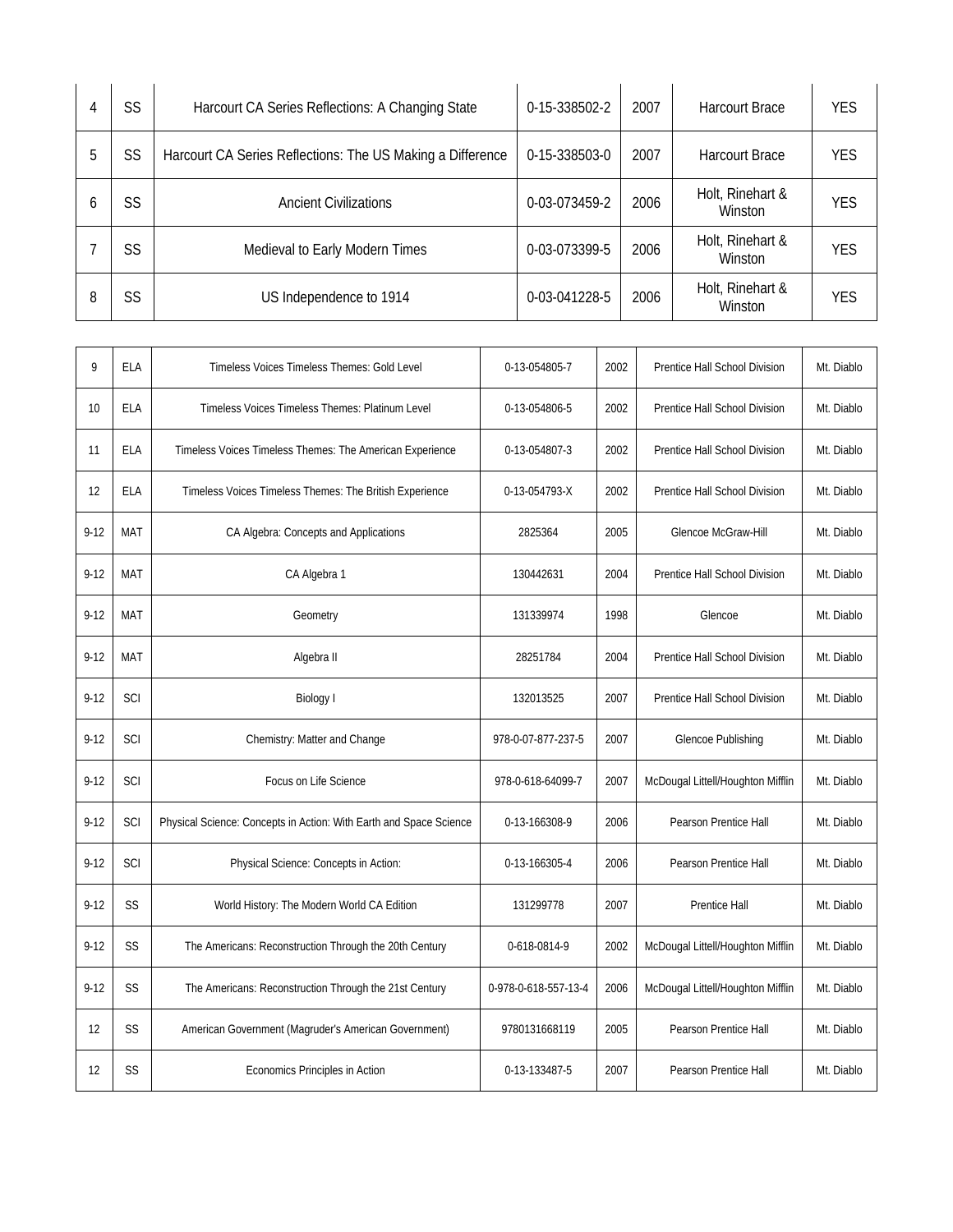## **VIII. School Finances**

### **Expenditures per Pupil (Fiscal Year 2014-15)**

| <b>Total Dollars</b> | Dollars per student | <b>Average Teacher Salary</b> |  |
|----------------------|---------------------|-------------------------------|--|
| \$1,828,632          | \$47,818            | \$52,265                      |  |

### **Types of Services Provided**

Spectrum Center Schools works cooperatively with local school districts to develop a customized curriculum for each student based on the student's Individual Education Program (IEP), abilities, interests and goals. The Spectrum Center Schools meet state education standards and are based on the principals of Applied Behavior Analysis (ABA). ABA is a discipline devoted to the understanding and improvement of human behavior. Spectrum's ABA curriculum includes specific strategies for preventing behaviors of concern, teaching alternative appropriate behavior, teaching self-control strategies, improving learning skills and responding to behaviors of concern in a safe and respectful manner.

Spectrum Center Schools serve students with emotional disturbance or intellectual disabilities who benefit from a consistent and structured program, with an emphasis on a successful transition to a less restrictive environment. The students receive individualized instruction in academic, social and behavioral skills, including independent living and vocational skills in a low student to instructor ratio.

Spectrum Center Schools also serve students with autism, who receive a continuum of specialized education services in dedicated classrooms. Applied Behavior Analysis is the foundation of Spectrum's approach to teaching children with autism in an environment that is predictable, consistent, structured and positive. Spectrum's curriculum for students with autism in highly structured involves repeated presentation of instruction and focuses on communication, behavior, social and academic skills in a low student to instructor ratio.

Related services provided at by Spectrum Valley Campus per the student Individual Education Program includes Speech and Language Therapy, Occupational Therapy, Adapted Physical Education, Augmentative Communication, and Assistive Technology.

#### **Category Spectrum Schools Amount State Average (ADA <1,500) Beginning Teacher Salary \$52,486 \$38,592 Mid-Range Teacher Salary \$52,332** \$55,764 **Highest Teacher Salary** \$67,599 \$72,219 **Average Teacher Salary \$52,265 \$90,207 Average Director Salary** \$78,952 \$116,768

### **Teacher and Administrative Salaries (Fiscal Year 2014-15)**

## **IX. Student Performance**

#### **Standardized Testing and Reporting**

Scores are not shown when the number of students with data is ten or less because it is too small for statistical accuracy and to protect student privacy.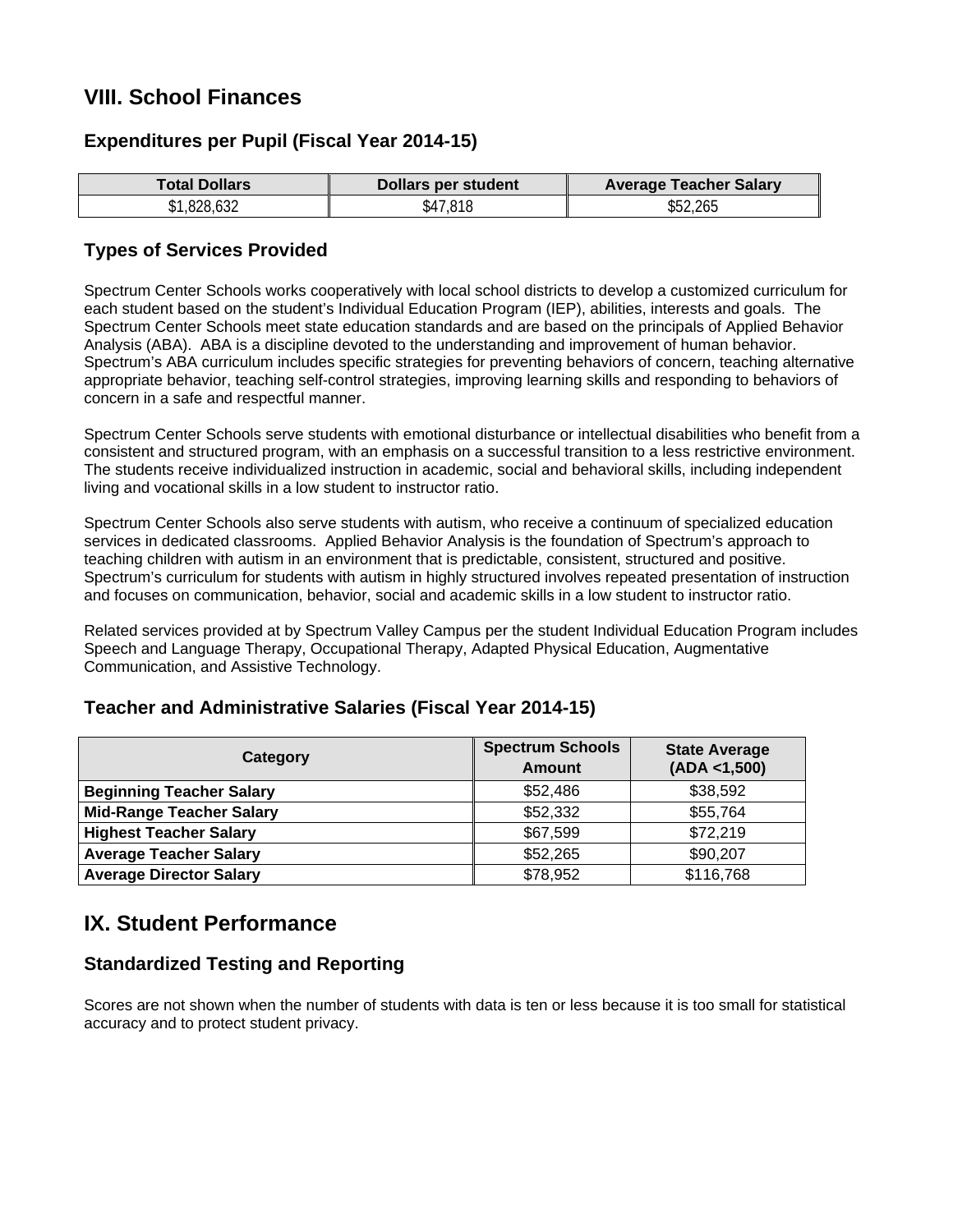The Student Growth Percentile (SGP) is utilized to show student progress because the SGP is a measure of growth in relation to one's academic peers nationwide. States that have adopted growth models define typical growth as an SGP score of 35-65. Spectrum Center has adopted a minimum target SGP of 40. This means that students who have an SGP score of 40 are experiencing a growth rate that is better than 40% of their peers (i.e., individuals in the same grade level with a similar initial scaled score).

# 80.00 64.00 1.00 Average of Pre Test Score Average of Post Test Score Average of SGP Value **Reading Student Growth Percentile (SGP)** Spectrum Center Valley 0.00 Average of SGP Value **Math Student Growth Percentile (SGP)** Spectrum Center Valley



## **Other Student Outcome Data**



## **X. Accountability**

### **California Department of Education Certification (CDE)**

The Spectrum Center Schools are all certified by the California Department of Education.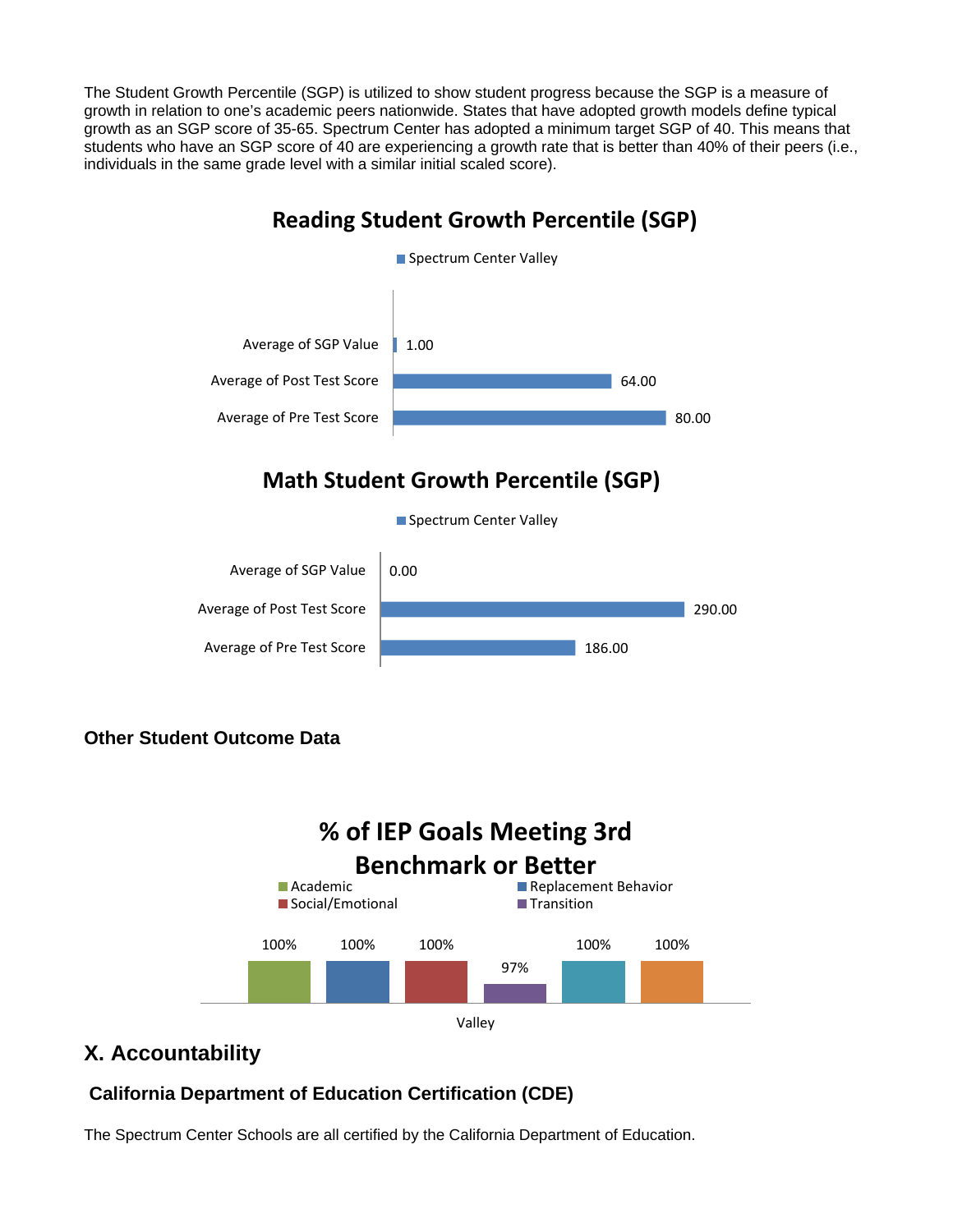#### **Schools Commission of the Western Association of Schools and Colleges Accreditation (WASC)**

The Spectrum Center Schools are all fully accredited by the Schools Commission of the Western Association of Schools and Colleges.

### **Academic Performance Index (API)**

The API is not applicable to Non Public Schools.

## **XI. Postsecondary Preparation**

### **Workability I**

Spectrum Center is a state-approved WorkAbility I Program (WAI) site. WorkAbility I is a California transition program and is funded and administered by the Special Education Division of the California Department of Education. The WorkAbility I Program provides resources for transition services with a primary focus on comprehensive pre-employment, work site training, and employment, along with follow-up services for youth in special education.

Spectrum's WAI program goal is to provide students with the skills necessary to maximize the level of independence and productivity in their lives, assisting them into a quality adult life.

The State WAI model requires service delivery, data collection, documentation, and reporting in line with WAI's Array of Services. The WAI Array includes, but is not limited to, career awareness and exploration, career counseling, vocational assessments, pre-employment activities that promote employment readiness, job search skills, and job retention, work training, and follow-up services. Spectrum's WAI Program strives to include as many elements of these services as "best practices", based on individual student's skills, abilities, and interests.

Spectrum's WAI program offers pre-vocational / vocational training, and pre-employment and career planning services for students 14-22 aligned as much as possible with each student's Individual Education Plans (IEP). As mandated in the IDEA 2004, and by the age of 16, transition planning, post-secondary goals, and individualized transition services will be addressed simultaneously with the development of the student's annual IEP goals. The Individual Transition Plan (ITP) is based on age-appropriate transition assessments. Measurable post-secondary goals are developed based on students' individual long-term objectives, interests, and preferences, and may include paid work training and other employment-related services. The development and practice of independent living skills are also a part of the long-term goals.

Pre-vocational and vocational training prepares students for future WAI subsidized or direct hire work training and employment opportunities, and includes, but is not limited to, pre-vocational/vocational tasks, mobility training, self-care, training in tolerance with time on task, work maturity standards and values, and the development of effective communication skills. The program features a strong community-based component. Research has shown that it is most productive for our students to learn skills in the natural environment where they will be later expected to demonstrate the skills. In this way, generalization is enhanced and independence maximized.